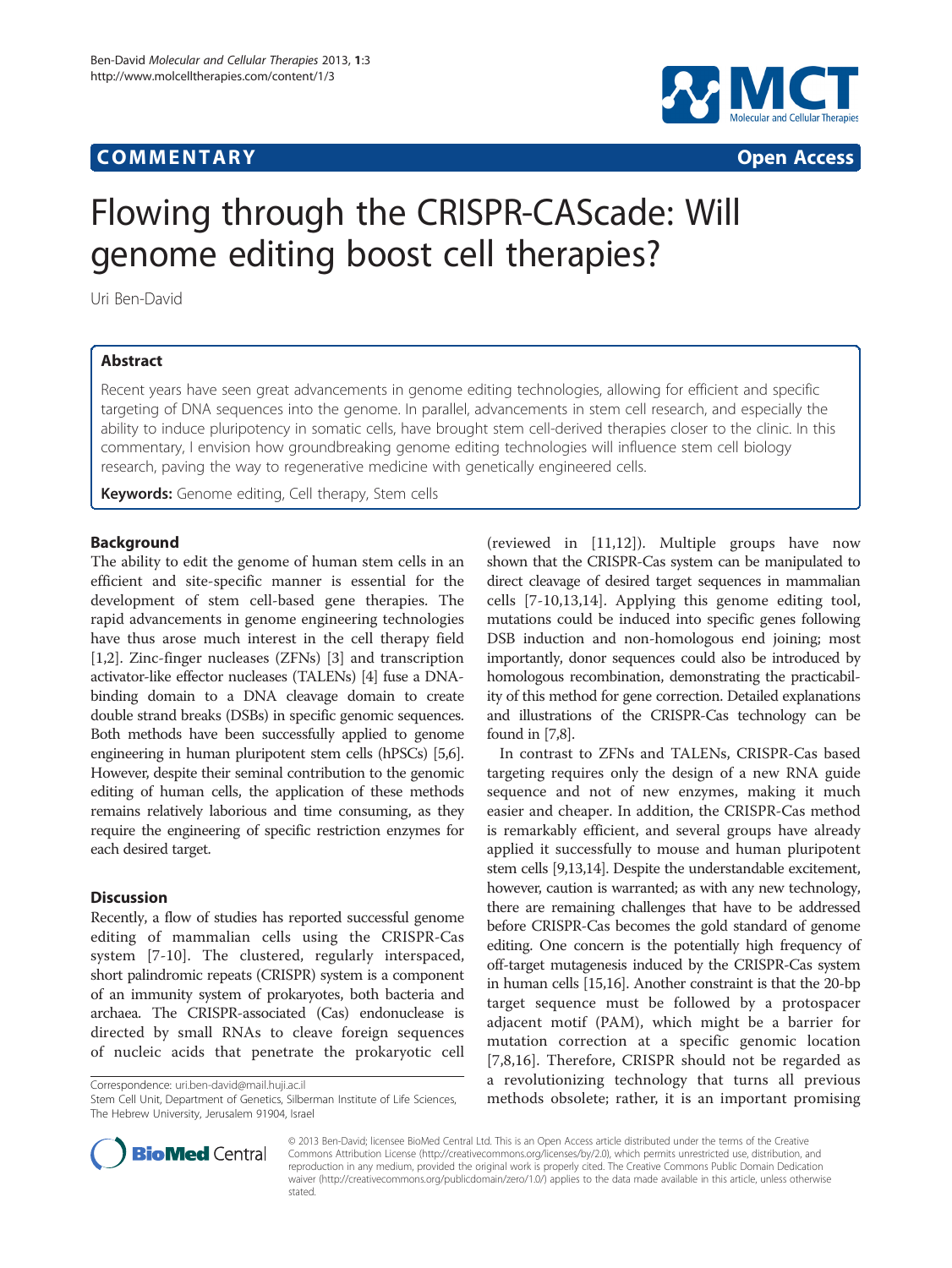<span id="page-1-0"></span>

step in the extraordinarily rapid evolution of genome editing techniques.

# Conclusions

The cascade of already-published studies prompted by the original reports (just a few months ago!) of CRISPR-Cas based genome editing in mammalian cells, suggests that genome editing will soon become a routine procedure in many stem cell laboratories. An especially promising outcome of that would be the much-desirable possibility to perform genome editing with stem cells. Stem cell scientists will now be able to easily manipulate stem cells' genomes, inserting or correcting multiple genetic mutations, and then differentiate these stem cells into relevant cell types. Future studies will most likely attempt to integrate this novel technology into modeling various genetic disorders, and to examine its safety in preclinical and clinical trials. On top of novel insights into genetic diseases, which this approach is predicted to yield, it will also bring us one step closer to one of the most ambitious goals of regenerative medicine: combined gene- and cell-therapies, i.e. regenerative medicine with geneticallymodified cells (see Figure 1).

#### Competing interests

The author declares that he has no competing interests.

#### Acknowledgements

The author thanks Nissim Benvenisty for critically reading the manuscript, and Tamar Golan-Lev for her help with the Figure preparation. U.B-D. is a Clore fellow.

#### Received: 4 September 2013 Accepted: 30 September 2013 Published: 6 November 2013

#### References

- Urnov FD, Rebar EJ, Holmes MC, Zhang HS, Gregory PD: Genome editing with engineered zinc finger nucleases. Nat Rev Genet 2010, 11:636–646.
- 2. Mali P, Cheng L: Concise review: Human cell engineering: cellular reprogramming and genome editing. Stem Cells 2012, 30:75–81.
- 3. Porteus MH, Baltimore D: Chimeric nucleases stimulate gene targeting in human cells. Science 2003, 300:763.
- 4. Miller JC, Tan S, Qiao G, Barlow KA, Wang J, Xia DF, et al: A TALE nuclease architecture for efficient genome editing. Nat Biotechnol 2011, 29:143–148.
- 5. Hockemeyer D, Wang H, Kiani S, Lai CS, Gao Q, Cassady JP, et al: Genetic engineering of human pluripotent cells using TALE nucleases. Nat Biotechnol 2011, 29:731–734.
- 6. Hockemeyer D, Soldner F, Beard C, Gao Q, Mitalipova M, DeKelver RC, et al: Efficient targeting of expressed and silent genes in human ESCs and iPSCs using zinc-finger nucleases. Nat Biotechnol 2009, 27:851–857.
- 7. Mali P, Yang L, Esvelt KM, Aach J, Guell M, DiCarlo JE, et al: RNA-guided human genome engineering via Cas9. Science 2013, 339:823–826.
- 8. Cong L, Ran FA, Cox D, Lin S, Barretto R, Habib N, et al: Multiplex genome engineering using CRISPR/Cas systems. Science 2013, 339:819–823.